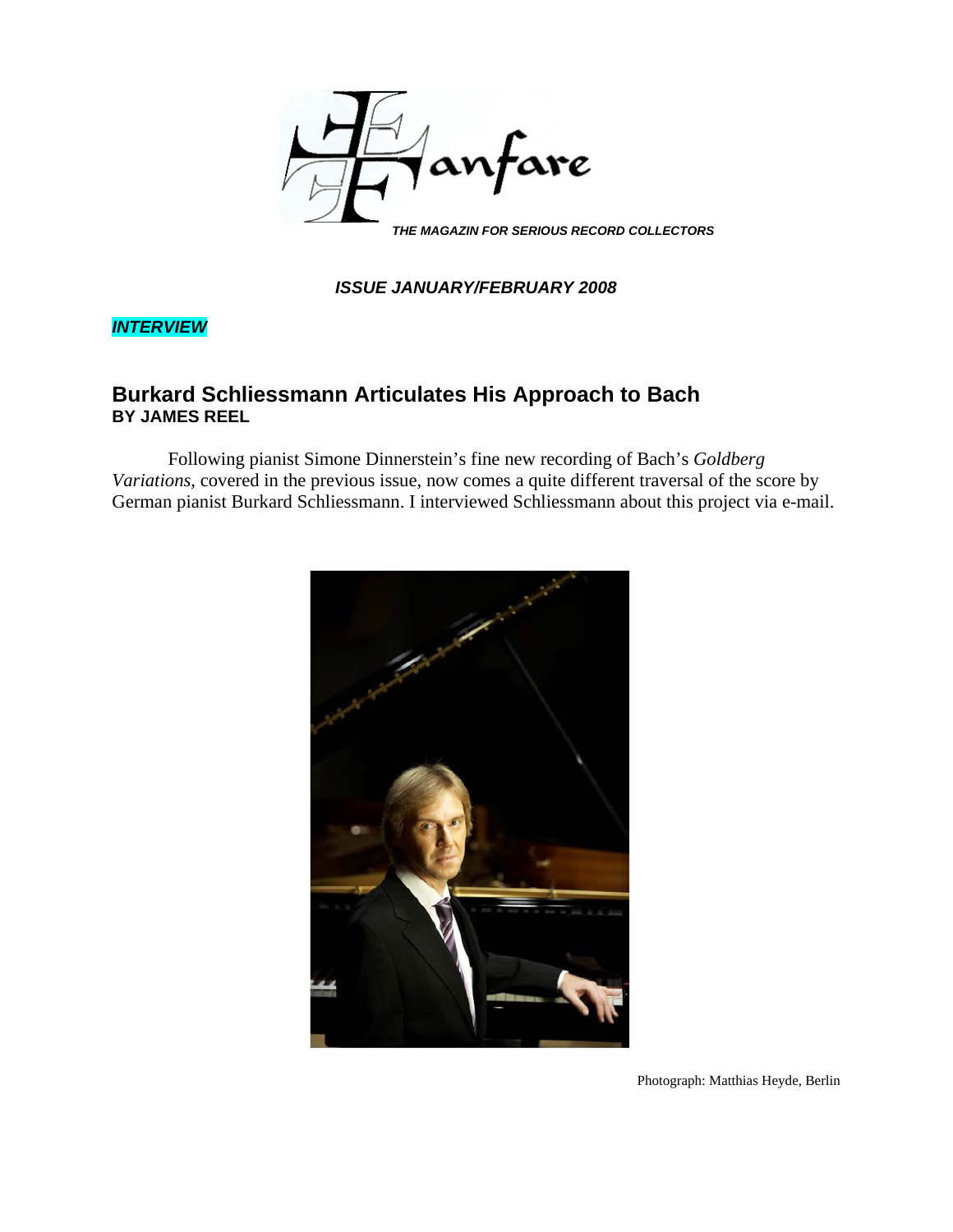## *J.R.***: Do you feel it's necessary to defend the decision to perform Bach on the piano, rather than the harpsichord? Do the** *Goldberg Variations***, in particular, adapt well to the piano, or do they present certain difficulties?**

*B.S.*: It's a profound deliberation and decision to perform Bach on the piano—or on harpsichord. One has to free oneself from the idea that the compositions of Bach are strictly bound to the instruments of the Baroque epoch. One has to remember that Bach himself used other keyboards than the harpsichord, such as the spinet and the clavichord, all instruments that have their own character and different handling and so have a decisive effect on interpretation. That means Bach himself didn't restrict performers to *one* instrument, *one* sound, and *one* manner to play his pieces. And lastly we have the great Bach with his compositions for the organ, which again is a complete other style in music, structure, and sound. Bach was a very versatile and complex, nearly multilayered composer, and I'm convinced, if Bach also had known the piano concert grand of today, he would have been fascinated by the richness of artistic possibilities. On the other hand, if one knows the historic background of interpretation of Bach, one has to confess that many readings of the text of the compositions in whole must be dependent on the style of harpsichord, spinet, or clavichord. Especially articulation and phrasing. These readings cannot directly be produced on a piano concert grand. One has to verify and reproduce these readings in another manner on a piano concert grand by pointing out the original meaning in a relative manner, but one that is convincing in relation to the new instrument.

To be concrete regarding the first part of your question: Even being a concert pianist, I don't find that it's necessary in the last sense to perform Bach in general on the piano concert grand. To play Bach in historic academic style absolutely has to be defended, and these interpretations surely have their absolute justification. But if you already make the jump to decide to play Bach on the piano concert grand, you have to do this with all the consequences. Then you have to play Bach not in the style you would on harpsichord, no, you have to play out the concert grand with all its possibilities; otherwise it wouldn't be convincing, because the piano totally would be undermined in its tonal variety.

In the case of the *Goldberg Variations* we are confronted with certain problems of realization on the piano concert grand: this piece really is conceived for a two-manual instrument in the original, and the crossing-over of both hands is well known for the enormous technical problems pianists have to bypass by keeping the pieces in tempo, especially the fast ones.

On the other hand, one has to realize that performing on the concert grand also is a great advantage in dynamic range, colors, and the independence of all voices. Giving each voice its own character in touch, dynamics, color, articulation, phrasing, and melodic line, you can build up a musical and artistic result that brings out a new tension, which lays itself like a net above the whole. Because of the rigidity of the sound of the harpsichord—sorry to all harpsichordists; it's no criticism of your wonderful instrument, but I'm sure you understand what I mean*—*this is not possible in interpretation on harpsichord. Here the music has other priorities to be wrung out, as already mentioned, the articulation and phrasing.

In view that the *Goldberg* is a piece from the late period of Bach, and all the voices are structured with such lightness, the whole interpretation of this piece of music has to have something well proportioned, and at the same time, something that is filled with a special kind of "matter of course." Therefore I'm absolutely convinced that, to bring this out, interpretation on the piano can be much more affecting, interesting, and artistically more valuable than on harpsichord.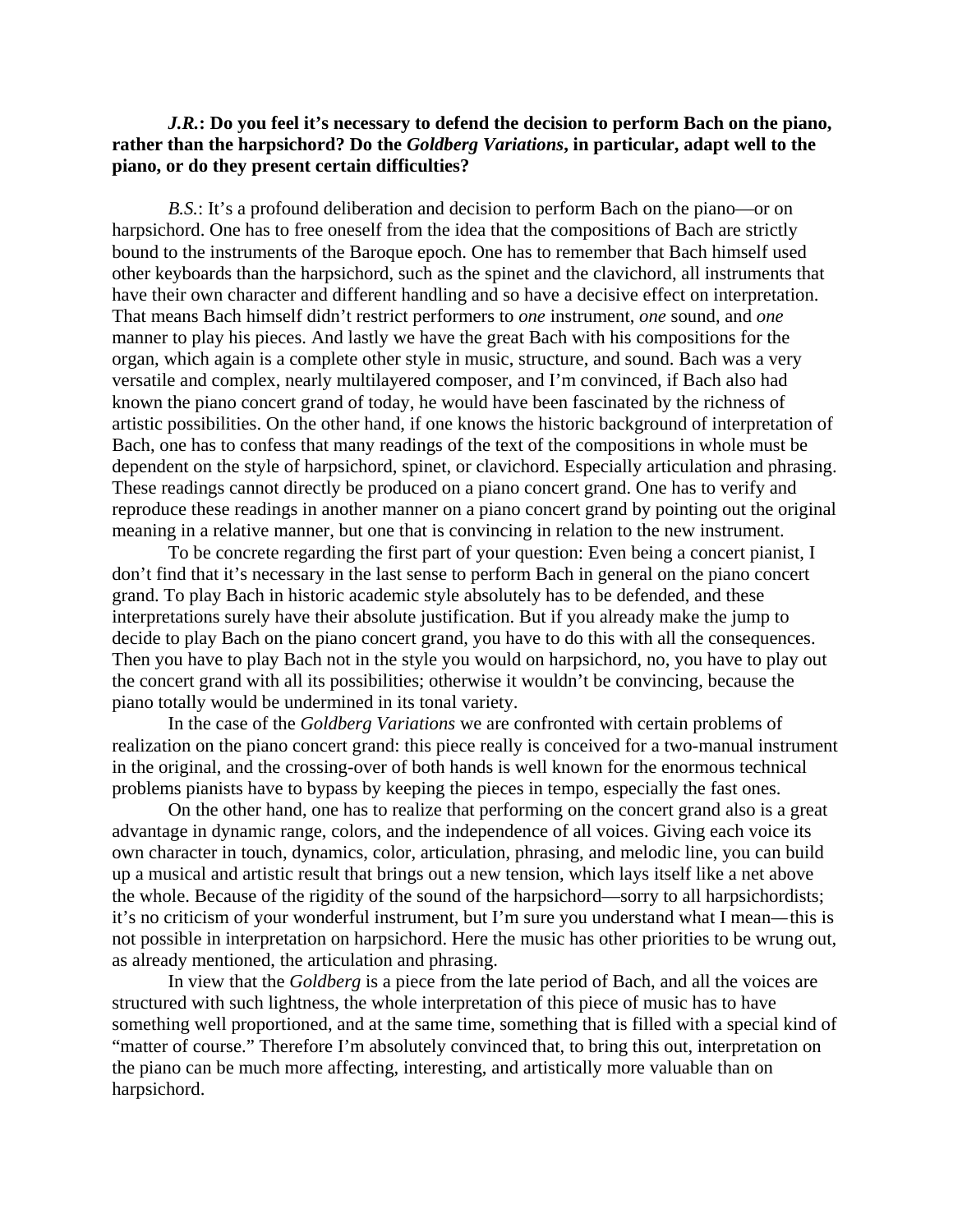The *Goldberg Variations* have always enjoyed a special status, with pianists regarding them as a touchstone of their technical and interpretative powers. At stake are the ability to light up the work from within, a tightrope walk that at the same time describes a vast circle, starting out and returning to a state of apotheotic stillness, the ability to find one's bearings within a particular concentration of inner and outer complexity, an inner and outer coherence and homogeneity that are all-embracing, the ability, finally, to produce an explosion of inner cells by reduced means and, hence, a particular sensitivity, sinewy tension, and color. The performer must play a game with particular devices, finding solutions to the problems posed by the work not in octave doublings and other playful expedients but in a tightly structured inner rigor and order. What is demanded is a particular form of internalization, of inner and outer lyricism. It is this that makes the *Goldberg Variations* so unique—and so demanding.

This is my personal conviction of the *Goldbergs*. Therefore I personally favor the interpretation on piano concert grand with its richness of all emotional ranges, which, however, does not minimize the feats in history of the harpsichord-interpretations.

And last but not least: we know that the dedication of compositions to a particular instrument is to be seen relatively in Bach. Very often it was Bach himself who made transcriptions from certain works for other instruments, and, especially the cantatas and orchestral works often are based on the—for the Baroque-epoch so typically—style and manner of parody. Also, the greatest works, the *Art of Fugue* and *the Musikalisches Opfer,* only to name two, are not dedicated to a special instrument at all.

And regarding, for example, the organ works, it's interesting to learn that these works also can be well performed not only on historic organs, but also on great Romantic organs that lay bare their truth; whereas typical Romantic organ works, for example those of Reger, cannot be realized on a Baroque organ. Here you see the internal independence of Bach's compositions and how adaptable they lastly can be—and how modern at all times, epochs, and periods.

By this I find it absolutely defendable to interpret the *Goldberg* on the piano concert grand, whereas, however, one shouldn't ignore the historic and necessary style of the harpsichord.

#### *J.R.***: I see that you have a history of performing Bach on the organ. How does that color your approach to the** *Goldberg Variations* **on the piano—or does it not have an effect?**

*B.S.*: Already at the age of 21 I played the complete organ works of Bach—and this by memory. As a child and youngster I had been taught by one of the last master-students of the legendary Helmut Walcha, and I completely had been affected by this style of insight into Bach and the internal structures. This method of regarding the independent coherence of all the voices gave me a special comprehension of Bach and his philosophy. Lastly one can say that I have been growing up with Bach, even to this day. If you understand the free organ works (preludes, toccatas, fugues), the chorales, and especially the trio sonatas, you have an insight into Bach that others don't have. Especially the soloistic and independent leadings of the three voices of the trio sonatas is artistically the major aim of an organist; and already the *Orgelbüchlein*, the part 5 of the Peters Edition, shows Bach in all his structural and emotional effects. Albert Schweitzer described the *Orgelbüchlein* as something where the tonal speech of Bach is unbeatable. The comprehension of the organ-Bach is an understanding of the counterpoint and the polyphonic structures, and the coherence of Bach himself.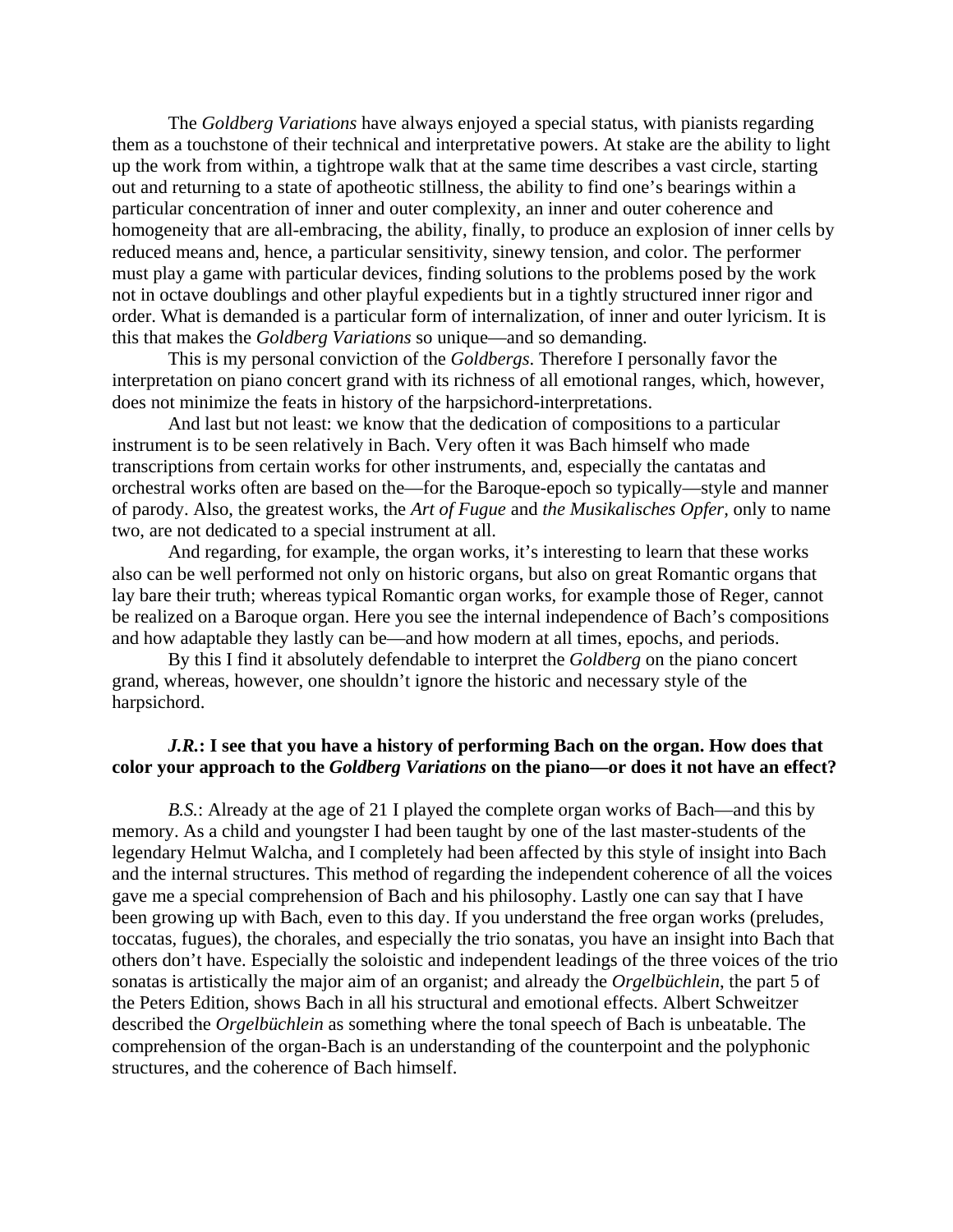## *J.R.***: What qualities led you to choose the particular piano you used for this recording?**

*B.S.*: The piano I used is one of my own two Steinways. It's a very new instrument, only one and a half years old. I looked for it a very long time in Hamburg, and it's an instrument that fulfills all artistic demands to the highest degree: full sound; great length of tones, which is a prerequisite to realize the polyphonic structures, especially to point out the longer notes and organ-points; then a big elasticity and flexibility in the tonal palette, which is enormously important for underlining the independence of the voices, and which can bring out countless registrations, like on an organ. The mechanical lightness is so wonderful, which enabled me to realize the extreme virtuosity in the faster movements of the variations. The complete range of tone and voicing of the instrument is so plastic that the clarity of the polyphony is guaranteed at all times.

But, to bring out all these qualities, all terms have to come together. My piano technician, Georges Ammann from Steinway-Hamburg, is one of the best technicians all over the world, someone who collaborates with all major pianists. It's through his great experience that this instrument can be played out in its full range and possibilities. He really did a great job! Otherwise, it's my recording producer, Friedemann Engelbrecht, and my recording engineer, Julian Schwenkner (Teldex-Studio in Berlin, www.teldexstudio.de, which is renowned European wide), who worked on the really unique reproduction of my piano sound.

As we all know, the singularity in the art of Bach is the fusion of both levels and lines, the horizontal and vertical line. It's a real wonder to see that the creation and forming of the horizontal line, the polyphonic structure, also results in this perfect, beautiful vertical line, the harmonic line. As we also know, Bach already used the full harmonic range and radius as no composer before him. My artistic aim of course is to point out the horizontal line in soloistic manner in a dynamically elastic way, but in the same breath to form the harmonic line in a bright field of color (I would call it "harmonic articulation"), to achieve a particular atmosphere of emotions and moods, drama, velocity, vividness, and so on. As we can imagine, these are high demands on an instrument. The instrument I found gives me these prerequisites, because the clarity on one side delineates the polyphonic structure, but these lines also are blending to a "compact sound," by which it's possible to realize and verify the harmonic articulation I have described. One can be lucky to find an instrument with both qualities.

#### *J.R.:* **Do you regard yourself as a "Romantic" pianist? Do you approach Bach backward, starting from the Romantic era or perhaps from our own time, or do you try to approach Bach fresh, as a "clean slate," unaffected by later musical developments?**

*B.S.*: As a pupil of Shura Cherkassky, Bruno Leonardo Gelber, Poldi Mildner, and Herbert Seidel, I'm profoundly a representative of the great hypervirtuosic Romantic epoch. Perhaps you know that I played—and still do (!)—all the major works from this repertoire. But as already mentioned, my roots also go back to Bach and this special style of interpretation, where I'm also at home. In this special field of tension I also see many of the major composers and works in the Romantic tradition. It was no less than Schumann himself who said that great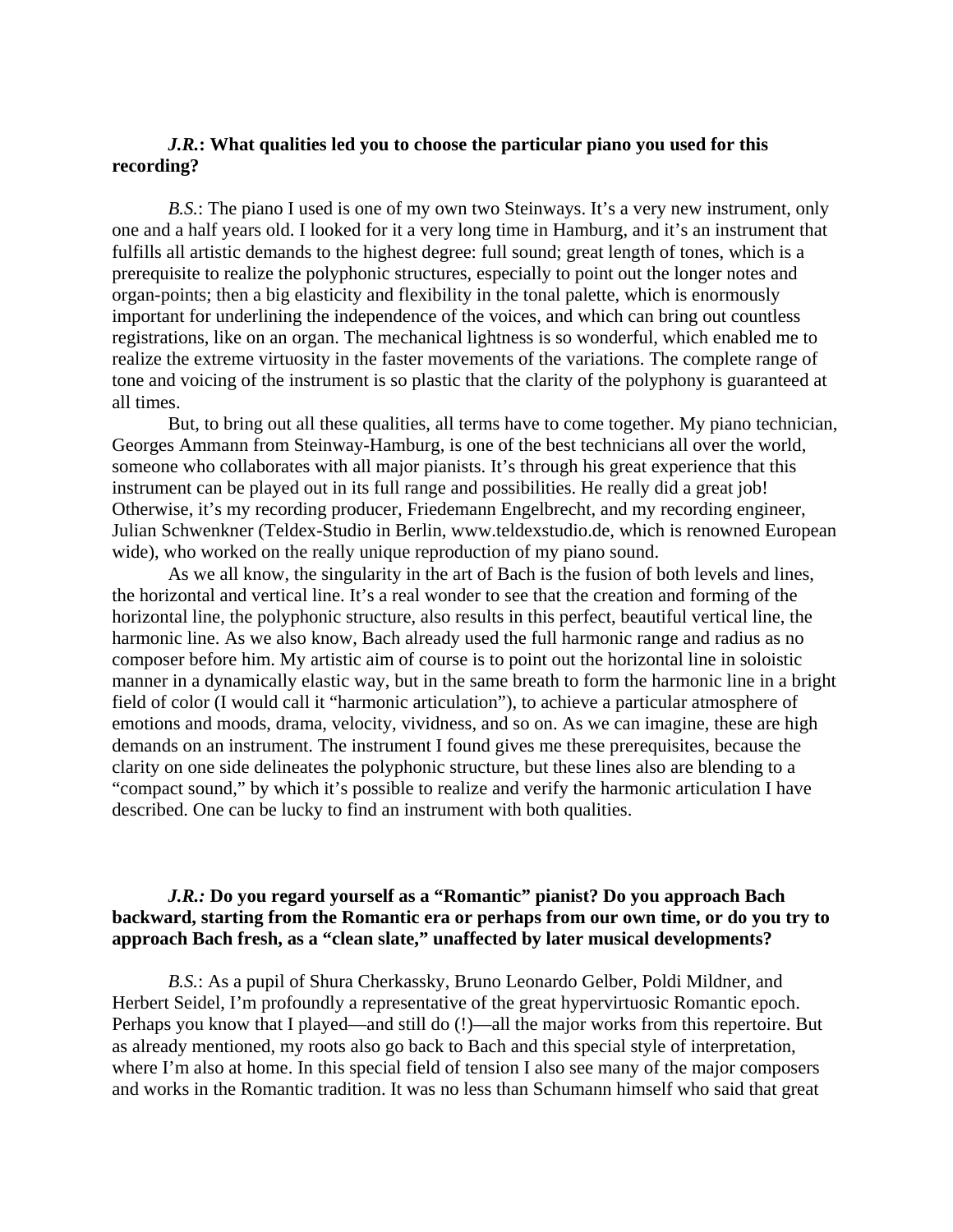music finds all its combinations in Bach. Indeed, Schumann also builds up his works in polyphonic style, and even in his orchestral scores and symphonic movements he is a counterpointer. As Romantic and modern his work must have seemed to people of his era and lifetime, in main he was a classicist. That means that—and only to name one typical Romantic composer—Schumann cannot be understood without Bach.

However, to approach Bach backward, from the Romantic era or even from our own time, would be a failure and not the right way, because to bring out Bach in his right stylistic strength you have first to understand him in the Baroque era (and you also must have studied all the fine and sensitive differences in the performance of ornaments, trills, and so on), but that doesn't mean that Bach couldn't be romantic. Not at all! On the other side, I'm very skeptical in approaching Bach as a clean slate. To understand Bach, one has to be at home in the whole literature of art and interpretation; one must have great experience in performing the complete literature, from Bach until the early avant-garde. I'm absolutely convinced that only by this deep knowledge one can feel the all-embracing range of effects that are compressed in Bach and his music—and how later generations have been inspired. Only by this experience you can give the Bach interpretation a new balance and tension. In the case of the *Goldberg Variations* we are confronted with these all-emotional effects, and I'm also skeptical whether this all-embracing range can be touched by much too young players, on harpsichord as well as on piano. Knowing the true worth of this condensed and nearly welded-in polyphonic structure and singular musical architecture, one ultimately knows that it is impossible to play with the variations, meaning to change voices, or make doublings. Then the music itself would be robbed of its true worth and sense, which can only be revealed by bringing out the embedded simplicity, which however is transformed to an electrified, heated atmosphere. One has to respect the internal strength.

Bach really cannot be seen, understood, and interpreted from an isolated point. Bach has to be explored as part of something complete, unique, of a universe.

# *J.R.***: In your biography, there is a statement that you find that Chopin has been influenced by Bach. Would you discuss this, especially as the** *Goldberg Variations* **may relate to the question?**

*B.S.*: Chopin absolutely was influenced by Bach. We know that before Chopin himself performed in concert, he didn't play anything other than Bach. His own Preludes are a reference to the *Well-Tempered Clavier* of Bach, and all Chopin's students had to play Bach. In whole, Chopin admired Bach most of all composers, and it was nothing less than the *Well-Tempered Clavier* itself that was his musical diary. I also have said that Chopin is the crowning and climax of piano-playing. It's something so unique, all-affecting in emotionalism, musical architecture, and structure, that all past giants are present in it: Bach and Mozart. Chopin's elegance is so singular, that again you need much experience to convey his music in the real and original style. The question of rubato is very sensitive: It's nothing arbitrary, but much more something well calculated and well proportioned, something that is integrated in the classical strength of form, which is constructed on the profound knowledge of the polyphonic and contrapuntal structures of Bach and Mozart.

Whether the *Goldbergs* may relate to this question? Absolutely! I again want to mention a certain and special term: *jeu perlé.* Without this you can't play Chopin, you can't play Mozart, and lastly absolutely not the *Goldbergs*. Again we return to the theme of my piano concert grand: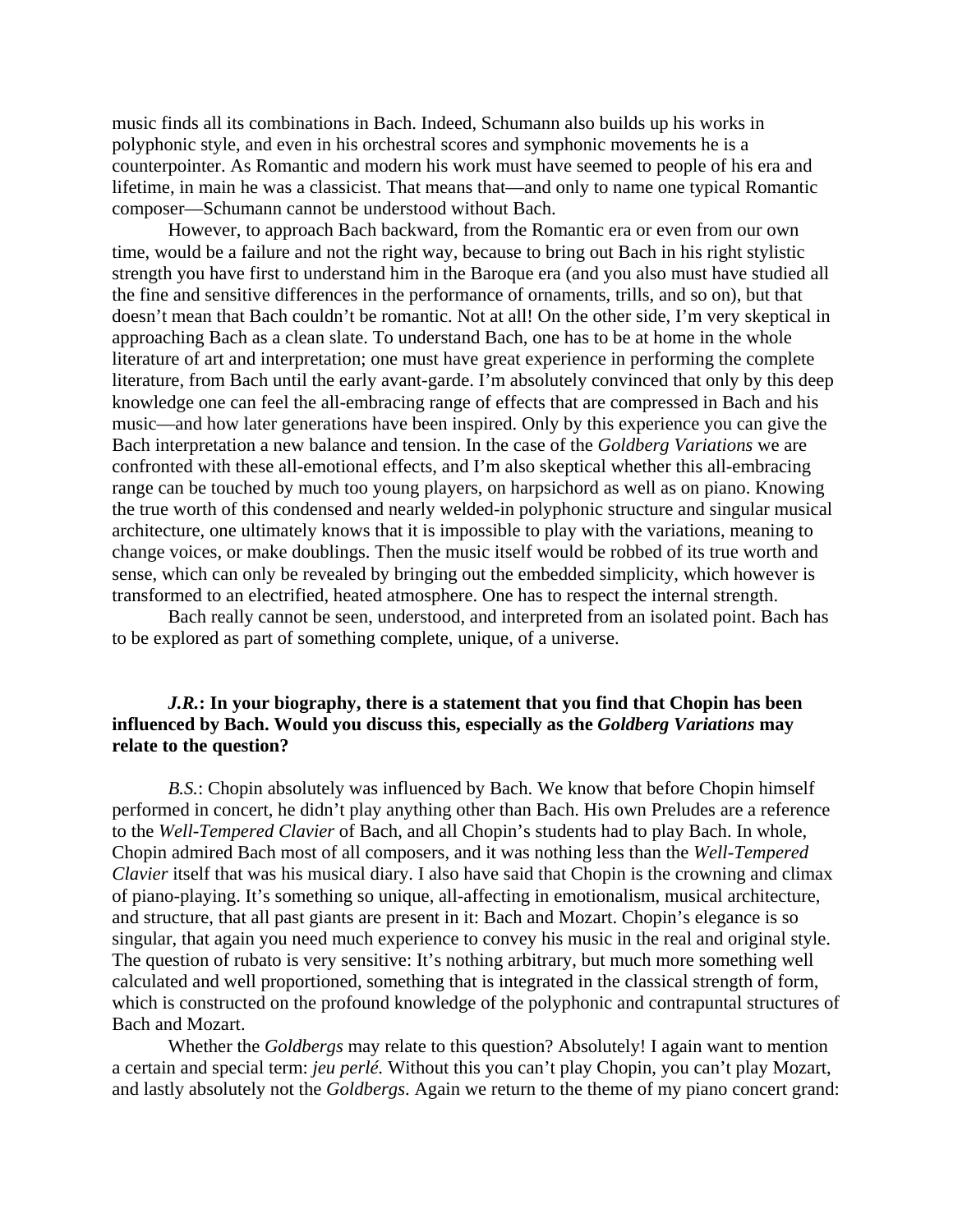if the piano cannot bring out this character, you are totally lost. In conclusion: all is in the same breath, and all is part of a big coherence. Therefore, interpretation also is a question of experience.

# *J.R.***: What past pianists, if any, have most deeply influenced your concept of the** *Goldberg Variations***, and in what specific ways?**

*B.S.*: To approach Bach, one has to realize that 100 years after Bach's death, Bach and his music totally had been forgotten. Even while he was still alive, Bach himself believed in the polyphonic power and the resulting symmetric architectures of well-proportioned music. But this had been an artificial truth—even for him. Other composers, including his sons, already composed in another style, where they found other ideals and brought them to new solutions. The spirit of the time already had changed while Bach was still alive. A hundred years later, it was Mendelssohn who about 1850 discovered Bach anew with the performance of the *St. Matthew Passion*. Now a new renaissance began, and the world learned to know the greatness of Bach. To become acquainted with Bach, many transcriptions were done. But the endeavors in rediscovering Bach had been—stylistically—in a wrong direction. Among these were the orchestral transcriptions of Leopold Stokowski, and the organ interpretations of the multitalented Albert Schweitzer, who, one has to confess, had a decisive effect on the rediscovery of Bach. All performances had gone in the wrong direction: much too romantic, with a false knowledge of historic style, the wrong sound, the wrong rubato, and so on. The necessity of artists like Rosalyn Tureck and Glenn Gould—again 100 years later—has been understandable: The radicalism of Glenn Gould pointed out the real clarity and the internal explosions of the power-filled polyphony in the best way. This extreme style, called by many of his critics refrigerator interpretations, however really had been necessary to demonstrate the right strength to bring out the architecture in the right manner, which had been lost so much before. I'm convinced that the style Glenn Gould played has been the right answer. But there has been another giant: it was no less than Helmut Walcha who, also beginning in the 1950, started his legendary interpretations for the DG-Archive productions of the complete organ-work cycle on historic organs (Silbermann, Arp Schnitger). Also very classical in strength of speed and architectural proportions, he pointed out the polyphonic structures in an enlightened but moreover especially *humanistic* way, in a much more smooth and elegant way than Glenn Gould on the piano. Some years later it was Virgil Fox who acquainted the U.S. with tours of the complete Bach cycle, which certainly was effective in its own way, but much more modern than Walcha. The ranges of Bach interpretations had become wide, and there were the defenders of the historical style and those of the much more modern romantic style. Also the performances of the orchestral and cantata Bach had become extreme: on one side, for example, Karl Richter, who used a big and rich-toned orchestra; on the other side Helmut Rilling, whose Bach was much more historically oriented.

I myself represent the style of a Bach who was a human being with all his heights and depths, who knew life very well. My Bach is the experience of my playing the whole literature; and filling the different voices with their own life, vitality, vividness; it's the independent speaking-until-singing of the different voices; and lastly it's a balance between pianistic virtuosity and something chamber-music-like.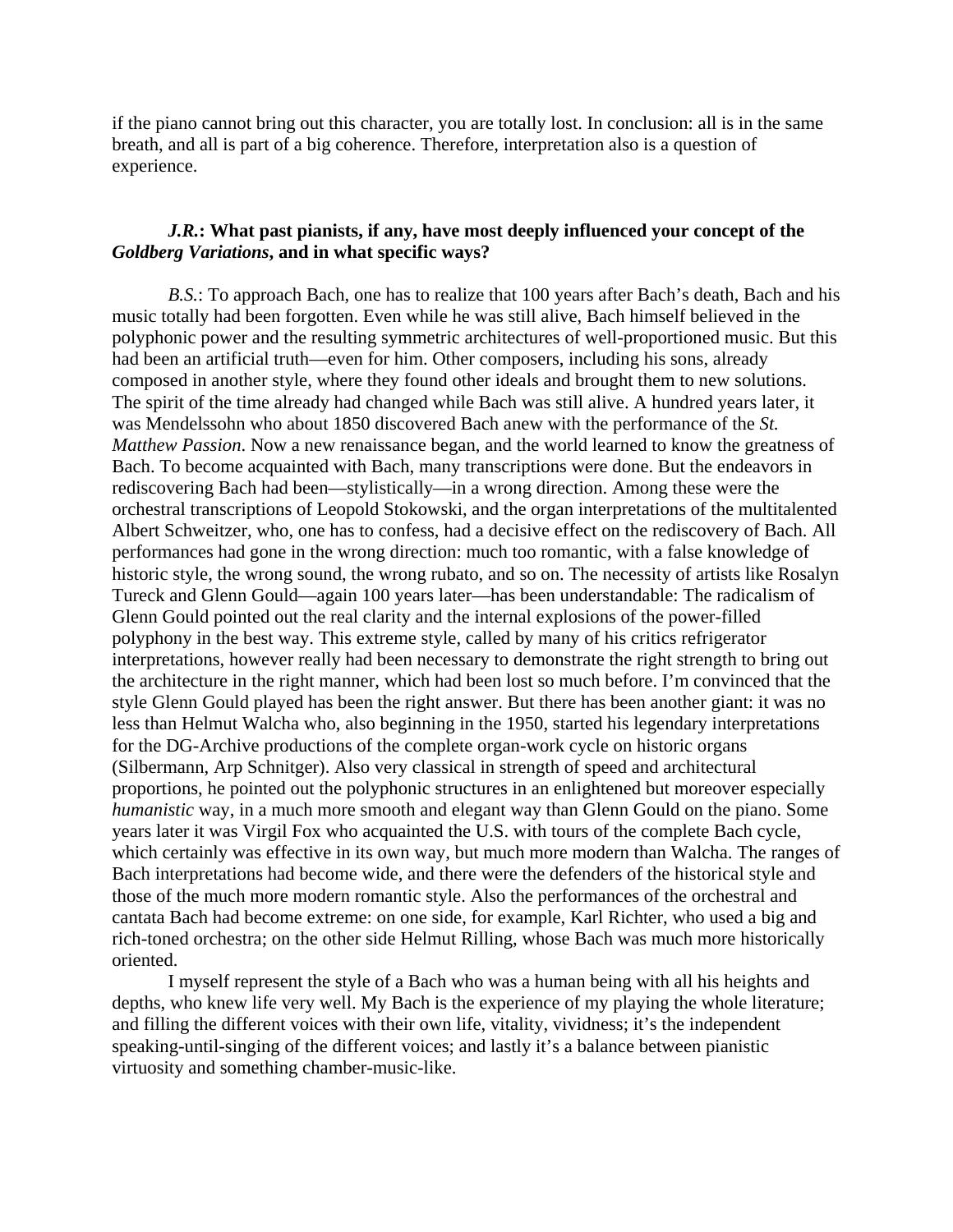I had been fascinated by Gould in his explosive emotionality, which really is part of my own conception, even if today I have the possibility of another interpretation, as explained; but there are two versions that I also admire very much: those of Perahia and Hewitt. But in answering your question: no interpretation has influenced me; moreover is my interpretation influenced by my knowing not only the whole literature, but also by my knowing the organ-Bach and his unlimited colors. And this richness is, so I hope, what I give to my listener. It's an allembracing conception of life.

We still have to mention giants like Wanda Landowska and Marie Claire Alain, who were a great influence on the Bach interpretations, but not to *me*.

# *J.R.***: The** *Goldberg Variations* **are highly structured; how do you balance the need for structure, or musical architecture, with your desire for a performance to seem intuitive, spontaneous, or subjective?**

*B.S.*: As so often I have pointed out, intuition is a level of the highest range. In details, I don't have to think or to worry about the realization of my interpretation; no, it's something that spreads out of my artistic all-compassion. Probably I have to be sorry for it, but this is my deepest artistic conviction for the rightness of an interpretation—interpretation as a summary of something unique and whole, not of a combining of details. Intuition is a level that includes all levels of emotion, intelligence, structure, and architecture. And I'm also confronted with the question of poetry and poesy, something that is so often neglected in Bach, especially, and again I'm sorry for my criticism in the historic style of interpretation.

Let's take a look at the 25th variation of the second part. Here Bach meets us in his highest and deepest personal and human form: it's like in the *Art of Fugue* in the unfinished fugue No. 20, where Bach confronts us with his personal signature. It was he himself, who, after he had been occupied during his whole life with symbols, with numbers, with the mastering of structural and formal problems and renewals, now he saw himself confronted with a personal view into mirror. He now shows us a human being in his whole conception of life. The composer of "Come, oh sweet death" now is confessing, "Oh sweet death, how bitter is your prickle." In Contrapuntcus 20, bar 193, one feels this tragedy through the four chromatic tones, which are placed like a tragic breath of faith. The heartbreaking modulations from bar 210 until the end demonstrate the horror of death. By this we also are confronted in the 25th variation of the *Goldbergs*. Look at my time: more than nine minutes. I need this time to demonstrate this mood in its endless richness in the form of a geographic panorama. It has something of the aspect of standing still. But also another variation, the 21st, is a herald of this tonal speaking, and the 15th variation ends in visionary burning.

Many want to try to see in the 25th variation the nearness of Schoenberg, and by doing this they interpret this wonderful piece in a way that is academic, dry, rigid, motionless, and colorless. I fear this is the wrong insight and approach to the real and inner content of this piece, because by this it will totally lose its three-dimensionality. I'm convinced that it's a very subjective, elastic, and confessional piece of Bach, as is the 20th Contrapunctus of the *Art of Fugue*.

The *Goldberg Variations* are, as explained in my booklet-text, in short, music that observes neither end nor beginning, music with neither real climax nor real resolution, music that, like Baudelaire's lovers, "rests lightly on the wings of the unchecked wind." Gould is referring here to the circular design of the work, a circularity whose development is polarized,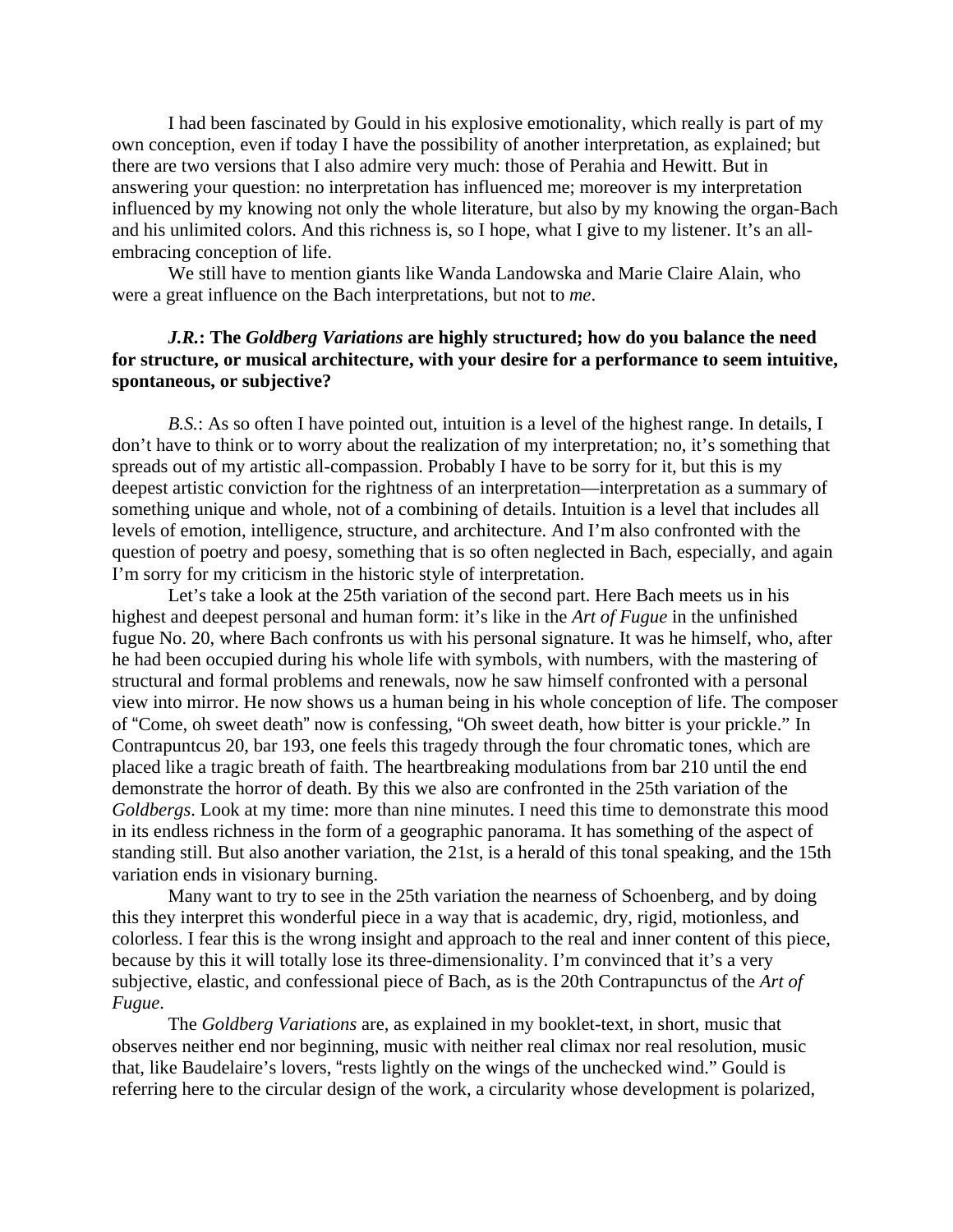inspired, and fed by more and more new energy fields. The result is a universe that in its significance resembles the alpha and omega of music in general, music that evolves out of nothing and disappears back into nothing as if in a state in which time stands still.

The interpretation reflects my deepest respect for the major composition of the musical literature. It's the result not only of working nearly eight years on it; it's much more the result of my lifelong occupation with music and arts themselves. And in the surround-version you find the lucky result of a combination of all parameters: truth and verity of the excellent acoustic possibilities of the studio-hall, my Steinway, my technician Georges Ammann, and, in special manner, Teldex-Berlin.